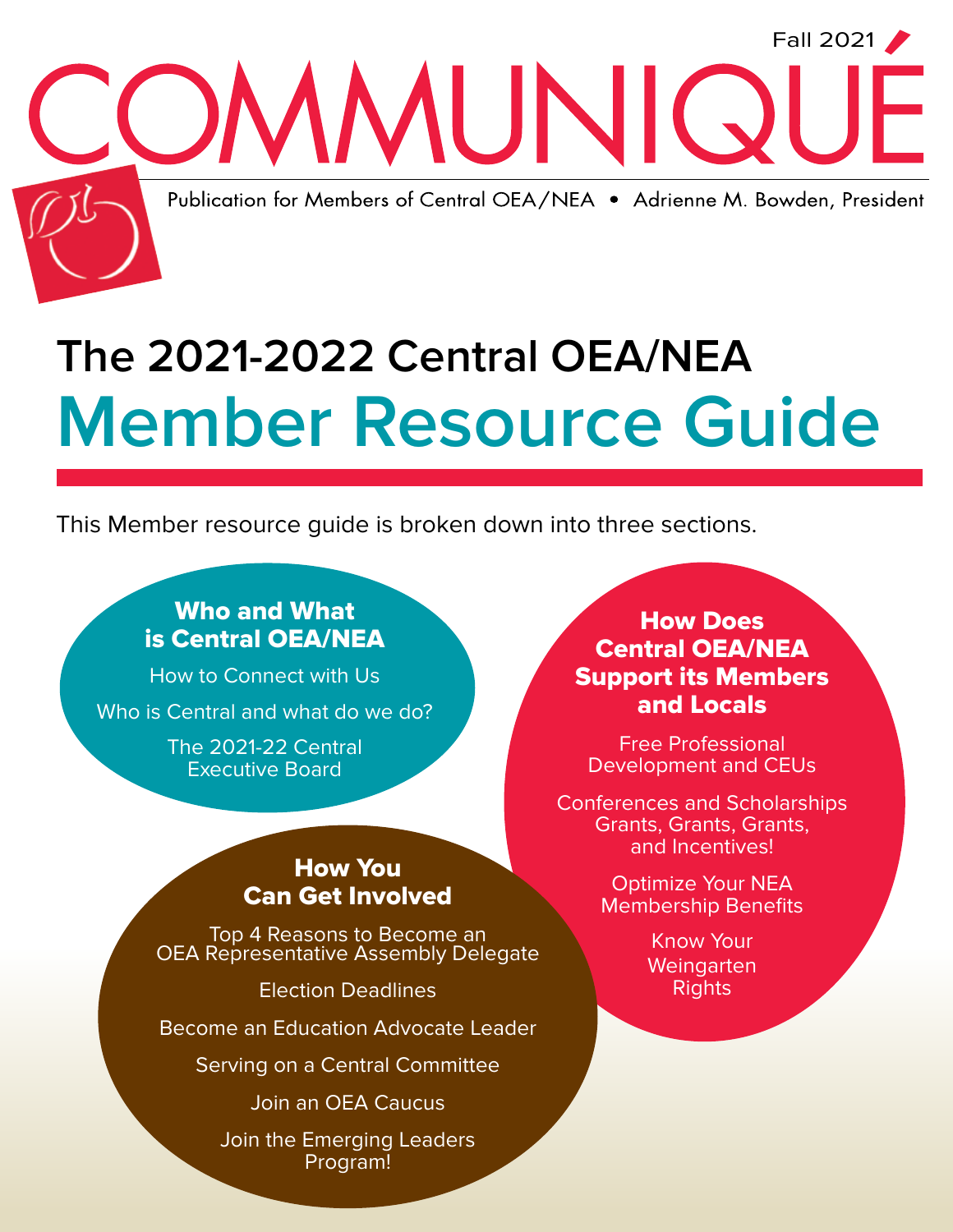# **Your Resource, Our Strength**

#### **Adrienne M. Bowden, Central President and NEA Director**

Welcome back to the start of the 2021-2022 school year! Thank you for belonging to the Central OEA/NEA District. We are proud that you are a member and part of the more than 23,000 teachers and education support professionals in the Central Ohio area. This year the first issue of the Communique is designed to serve as a member resource guide to provide an overview to help you make the most of your Central OEA/NEA membership.

Central OEA/NEA strives to provide support, financial resources, and professional development experiences to our Locals and members so that you may continue to shape the lives of our Central Ohio students. Please review the resources in this guide to find the opportunities that are right for you! Check out our website for details on the conferences, scholarships, grants, and committee work we offer.

As members, we continue to use our collective strength to ensure that resources and opportunities are directed towards students and the families we serve. Our working conditions are the students' learning conditions! We saw last year our collective power used to ensure all students received quality public school education resources, opportunities, and safety measures, equitably. This year, it will be important how we as an educational community work with the community at large to create safe, stable, and nurturing environments where our students and members can be successful and thrive.

Central OEA/NEA will be here to support you in your work and educational advocacy. I wish you a successful and safe school year!

Please let us know if we can help you or your Local during this year.

In solidarity,

Adrienne M Bowden President, Central OEA/NEA



# **How to connect with us**

#### **You can find Central OEA/NEA on the web**

### **www.centraloeanea.org**



Centraloeanea



Centraloeanea



Scan the QR Code to see all the ways you can connect with Central OEA/NEA.



Volume 49, Number 1 • Fall 2021

Published four times a year as a service of CENTRAL OEA/NEA, INC.

947 Goodale Blvd. Columbus, OH 43212

Adrienne M. Bowden, President Jim Templeton, Vice President Russell Hughlock, Communications & Organizing Coordinator

| Editors        | Ann Eblin, Judy Furnas, Carla Noll |  |
|----------------|------------------------------------|--|
| Fiscal Manager | Tim Skamfer                        |  |
| Production     | Russell Hughlock                   |  |
| Design         | Pam McClung                        |  |
| Phone          | 614-222-8228                       |  |
| E-mail         | aa@centraloeanea.org               |  |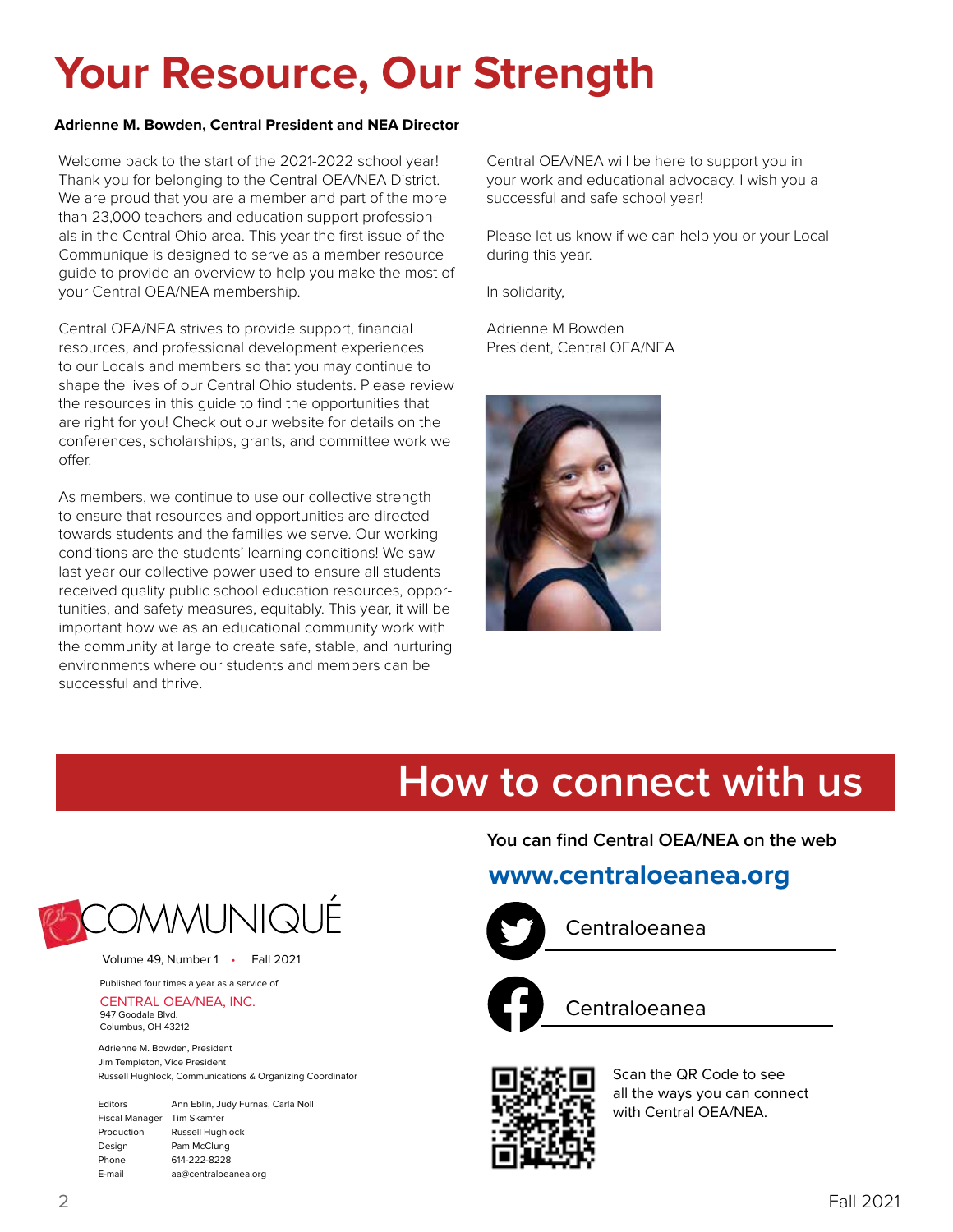# Who Is Central and What Do We Do?

#### You Belong to One, You Belong to All

As a member of your Local Association, you are also

a member of Central OEA/NEA, the Ohio Education Association, the National Education Association, and Education International. Central is one of ten districts within OEA. We are your link between your local and OEA. We are divided into five services areas:

- **Area 1:** Licking & Fairfield
- **Area 2:** Marion, Union & Delaware
- **Area 3:** Clark, Logan & Champaign
- **Area 4:** Fayette, Pickaway, Ross & Madison
- **Area 5:** Franklin Co. including SCOPE, DD

#### **Here are some of the services provided at each level:**

#### Local EA (Your school district)

- Contract Negotiations
- Working with Administration
- Community Outreach
- Local Education Advocacy

#### District (Central OEA/NEA)

- Leadership development
- Grants for locals
- Member scholarships for district, state and national conferences
- Free professional development opportunities for members
- Education advocacy
- Central Communiqué

You can check out **www.centraloeanea.org** for more details

#### State (OEA)

- Provides your local Labor Relations Consultant
- Education Advocacy- Lobbying
- Free professional development opportunities • Ohio Schools

Meeting Local Needs

- Recognize leadership development needs of all locals and provide strategies to support them.
- Promote understanding of and commitment to diversity in our membership.
- Offer grant programs to meet the needs of our locals.

Central offers several grants to Local Associations for levy campaigns, growth and development activities, scholarships to conferences, and incentives for participation.

#### Political Action

- Provide training and support to increase local awareness and participation in the political process.
- Have a media program to promote public education.

Central promotes political action through training, organizing and communication with members on a wide range of political activities such as lobby days, candidate screenings, and campaign activities. Central also provides a stipend for up to three members in each local to be Education Advocate Leaders.

#### **Training**

- Provide quality professional development.
- Expand opportunities for leader involvement beyond the local level.
- Train members in leadership roles.

Central hosts many conferences and training opportunities throughout the year, which are always free for members. We train members on technology in the classroom, professional issues such as OTES, bargaining, testing, social justice, and much more. We host diversity conferences and also provide training for Local Association leaders, building reps and treasurers.

#### Communications

- Provide communication between Central and its local leadership and members.
- Collaborate with and improve relations with other OEA districts.

Central publishes four Communiqués a year, plus a regular electronic communication. Recognizing that we all get a lot of email, much of our email is opt-in. You can sign up to receive important Central information at www.centraloeanea.org/ace.

To organize and implement these goals, members of Central volunteer to serve on a wide range of committees.

For more information on Central, including our committees, programs and grants, visit our website at **www.centraloeanea.org**

**<sup>Y</sup>ou<sup>r</sup> <sup>N</sup>ationa<sup>l</sup> <sup>A</sup>ssociatio<sup>n</sup> - <sup>N</sup>E<sup>A</sup> <sup>E</sup>ducatio<sup>n</sup> <sup>I</sup>nternationa<sup>l</sup>**

**C**<br>Central O<sub>C</sub>

**Association**<br>*District* – Centr<sup>2</sup>

**<sup>Y</sup>ou<sup>r</sup> <sup>S</sup>tat<sup>e</sup> <sup>A</sup>ssociatio<sup>n</sup> - <sup>O</sup>E<sup>A</sup>**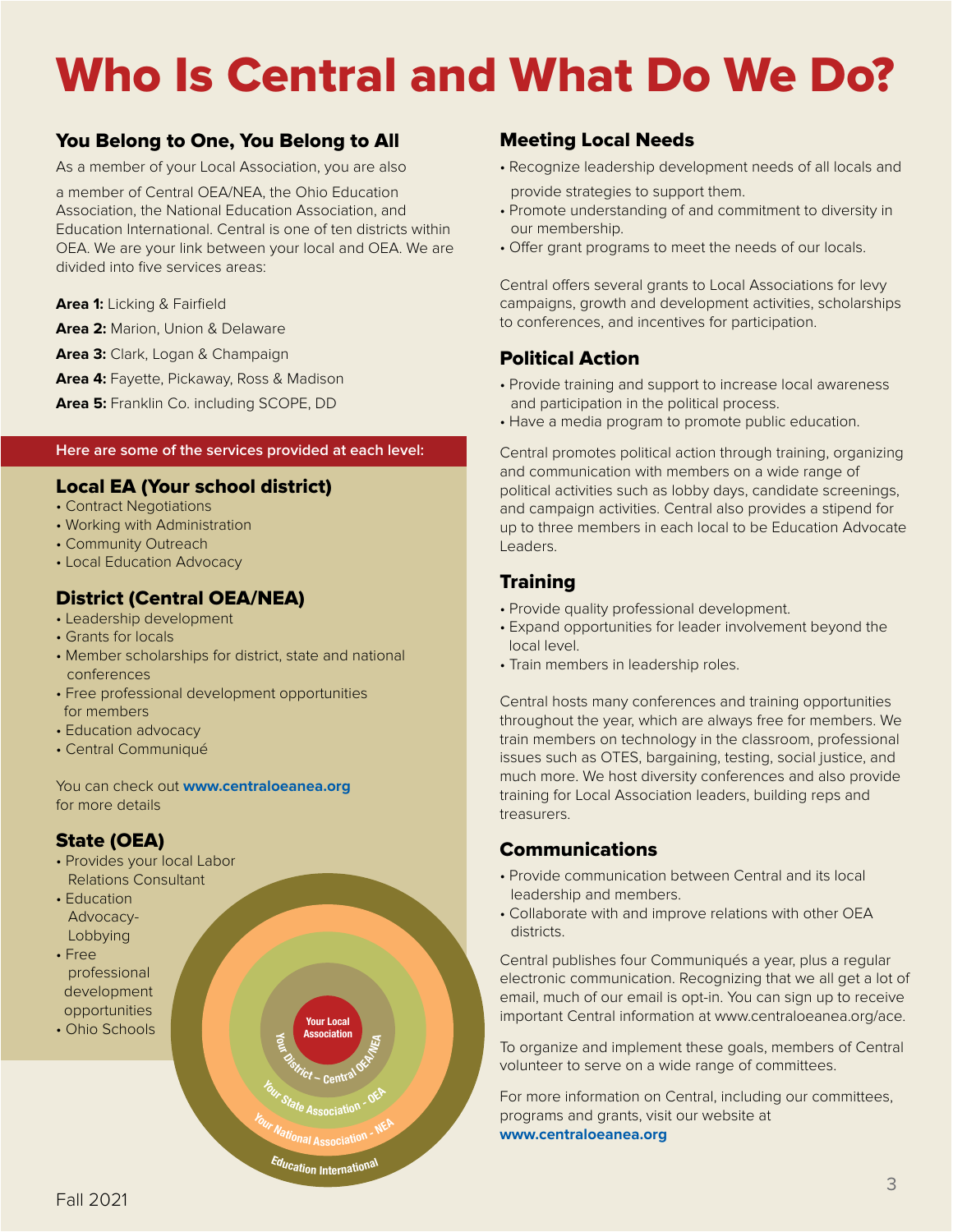## **Free Professional Development and CEU's**

The Membership Development Committee is privileged to present professional conferences for Central members. They are always open and free to all, provide CEUs and are opportunities to network with other educators.

The Power Up Conference will be Saturday, March 5, 2022 via Zoom. Topics have included student and educator wellbeing, advocating at the local level, professional code of conduct training, social media awareness and more.

The Local Leader Retreat takes place June 13-14, 2022. It offers training specific to current and future leaders. It includes sessions for local presidents/vice presidents, new/ experienced treasurers, association representatives and emerging leaders. The most important part of this retreat though is time to work together as a leadership group to plan for the coming year or deal with issues in your local.

The Member Engagement Committee provides members with opportunities year-round, from the annual **Diversity Conference** scheduled for January 22, 2022, to 1-hour virtual **Speaker Series** sessions throughout the year. Educating members on topics as diverse as dyslexia, economic and social justice, rural education, second language learners, and much more. We are constantly striving to meet the needs of members as our communities and challenges change.

#### Micro-Credentials

NEA has a program that allows educators to earn microcredential certificates. Whether you want to learn about bully-free schools, restorative practices, exceptional learners, English language learners, or 80 other topics of interest, NEA micro-credentials has a course for you. The micro-credential program has the benefit of being personal, flexible, and performance-based for the educator. Learn more at www.nea.org/professionalexcellence/professional-learning/micro-credentials

#### The OEA Higher Education Benefit

With the OEA Higher Education Benefit, you and your family members can earn an associate degree online from a public, accredited community college – with no out-of-pocket costs to you. This can save you thousands of dollars. And the process is simple. To learn more visit freecollege.ohea.org



## **Conferences and Scholarships**

Central, OEA, and NEA offer many professional development opportunities throughout the year. Your Central OEA/ NEA District provides several scholarships to help with the expenses of attending various conferences both in-state and around the country.

These scholarships will help pay for the cost of transportation, including your flight, hotel, meals, and conference fees. All you need to do is log on to Central's website **www.centraloeanea.org** and apply. There will be a limited number of scholarships offered for the national conferences. It is our goal to offer the opportunity to members who have not experienced an NEA conference.

It is the goal to safely have conferences in-person once again, however; some may remain virtual. Dates and times for many of the conferences have not been released; please check the website and the various forms of communication from Central for updated information, including dates and when the scholarship forms will become available. The online application process is fast and simple.

On Central's website, you will find a complete list of conferences along with descriptions.

Here are examples of a few:

OEA Advocacy and Organizing Institute, OEA Summer Academy, NEA Leadership Summit, NEA ESP National Conference (March 25-27, 2022 – New Orleans), and NEA Retired Conference. If there is an OEA or NEA conference, we've likely got a scholarship for it.

#### Vivian Brown Educational Scholarship for College **Students**

The Central OEA/NEA Vivian Brown Educational Scholarship for College Students is offered in memory of Central OEA/ NEA member Vivian Brown, who dedicated her life to the purpose of public education and the mentoring of future educators.

The Purpose of the Central OEA/NEA Vivian Brown Educational Scholarship for College Students is to provide \$1,000 scholarships to students pursuing a degree in education at an Ohio college or university.

The Vivian Brown Scholarship for College Students will be awarded each spring to the child of a Central OEA/NEA member who is enrolled in an Ohio university or college course of study leading to a degree in education.

#### Lobby Day Substitute Grant

To allow members to participate in lobby days, where they may not otherwise be able to, Central can award up to \$100 per local to cover the expense of a substitute. To qualify, the local must have conducted an FCPE drive. Apply online **www.centraloeanea.org/lobby-day-substitute-grant**!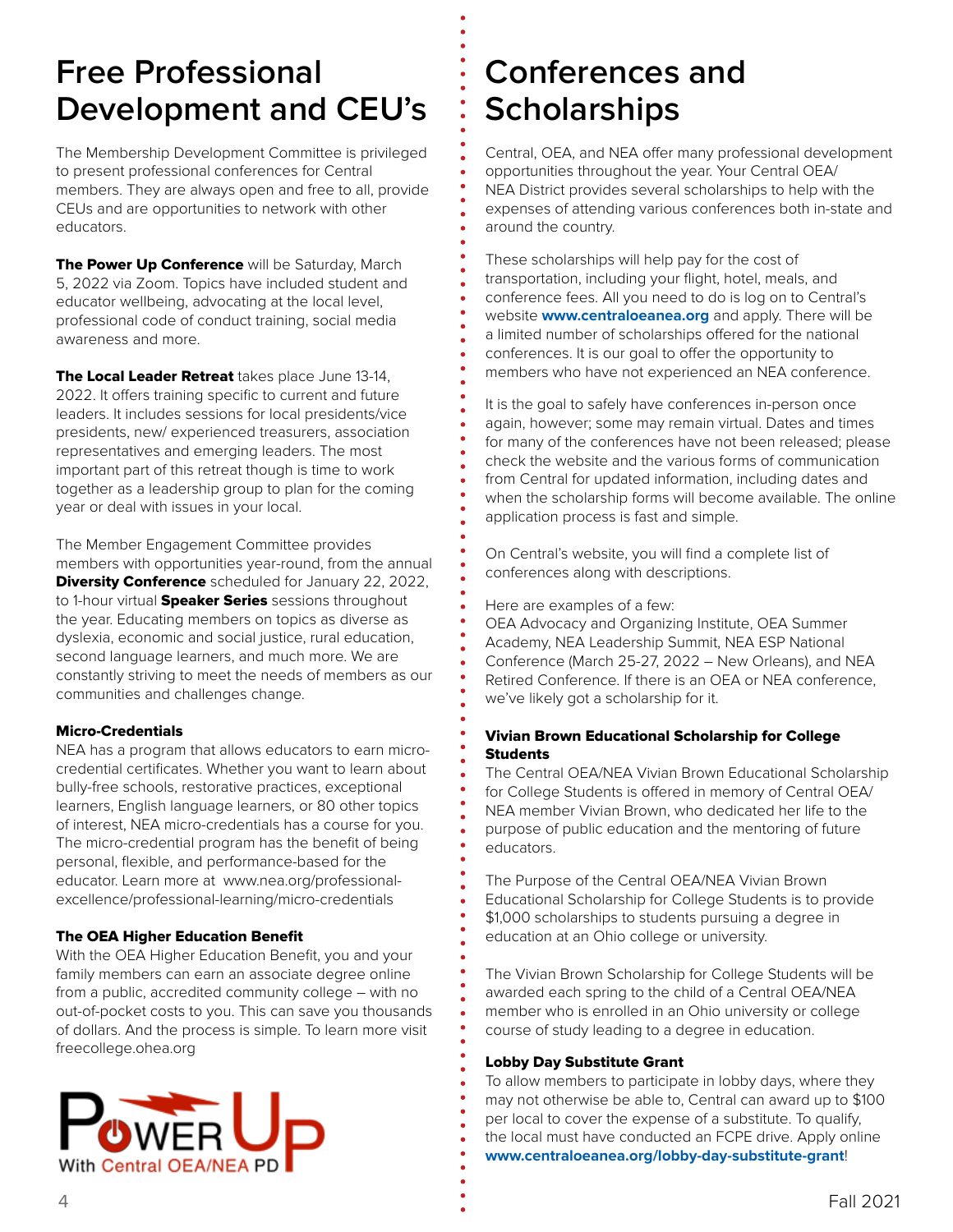# Grants, Grants, Grants

It pays to get involved...literally! Up to \$1300 in Local **Participation Incentives** can be earned for each Local this year! Ask not what your union can do for you, but what you can do for your union. Members can become an Education Advocate Leader, run in your Local as a delegate to the Central and OEA Representative Assemblies, or attend one of Central's professional development opportunities. We are happy to help you get started and will support you in any of these activities—just ask! Check out our website for activities and register there.

The Central Board established the **COVID-19 Grant** disbursing funds through the COVID-19 grants to all of our applying Locals! Realizing that this academic year may have continuing challenges, Central's Board is extending this grant another year. The 2021-22 COVID-19 Grant can be for anything your union or its members need—share your ideas with local leaders.

Central OEA/NEA'S Public Relations Grant is designed to provide support to Locals engaging their members with the community. Grant funds can be used for a variety of items or activities including, but not limited to: apparel, awards, banners, buttons, fair/festival booth, involvement in community charitable events, sponsoring youth events, races, community parades, or yard signs to welcome kindergarteners or honor graduates. If you have an activity that will bolster the image of your Local in the community, please share your ideas with Local leaders! Central's Locals are eligible for a Public Relations Grant of up to \$500 once every three years.

Central's Growth & Development Grant is as easy as ever, and there is no limit to the number of times or the amount for which a Local can apply. We want to keep your Local strong and build leadership. To that end, the online application now includes a menu of growth and development activities based on activities proven to develop new leaders and

engage members. As a union member, we encourage you to volunteer and work with your Local leadership to go through the menu and choose a few activities for the year, then submit the application. Some of these may be activities that your Local has wanted to try but lacked the funding to get them started. Let us help you get the ball rolling. The GDG grant coordinator can earn a stipend from Central.

The Local Emergency Grant Program was created to assist Local Associations with projects of an immediate or urgent nature. Community initiatives such as a school district levy or bond campaigns are examples of activities that align with the intended target of these grants. Some funding has been for postcards, postage, printing costs, refreshments for levy committee meetings, support to the levy committee, etc. This grant is available to all of our Locals once a year, and Local Association leadership may apply for this as needed.

As a member, you can work with local leaders to assist in the application process. Central grant applications are reviewed monthly throughout the year, and Locals may apply for each type of grant. Most grants have a once-a-year limit except for the Public Relations Grant, which is once every three years, and the Growth & Development Grant, which has no limit. We look forward to seeing your Local's applications soon! There is more information on our website, www.centraloeanea.org, where you will also find the online applications. Central's Project Manager (pm@centraloeanea.org), Sue Chaney, is eager to assist and answer questions.



**\$**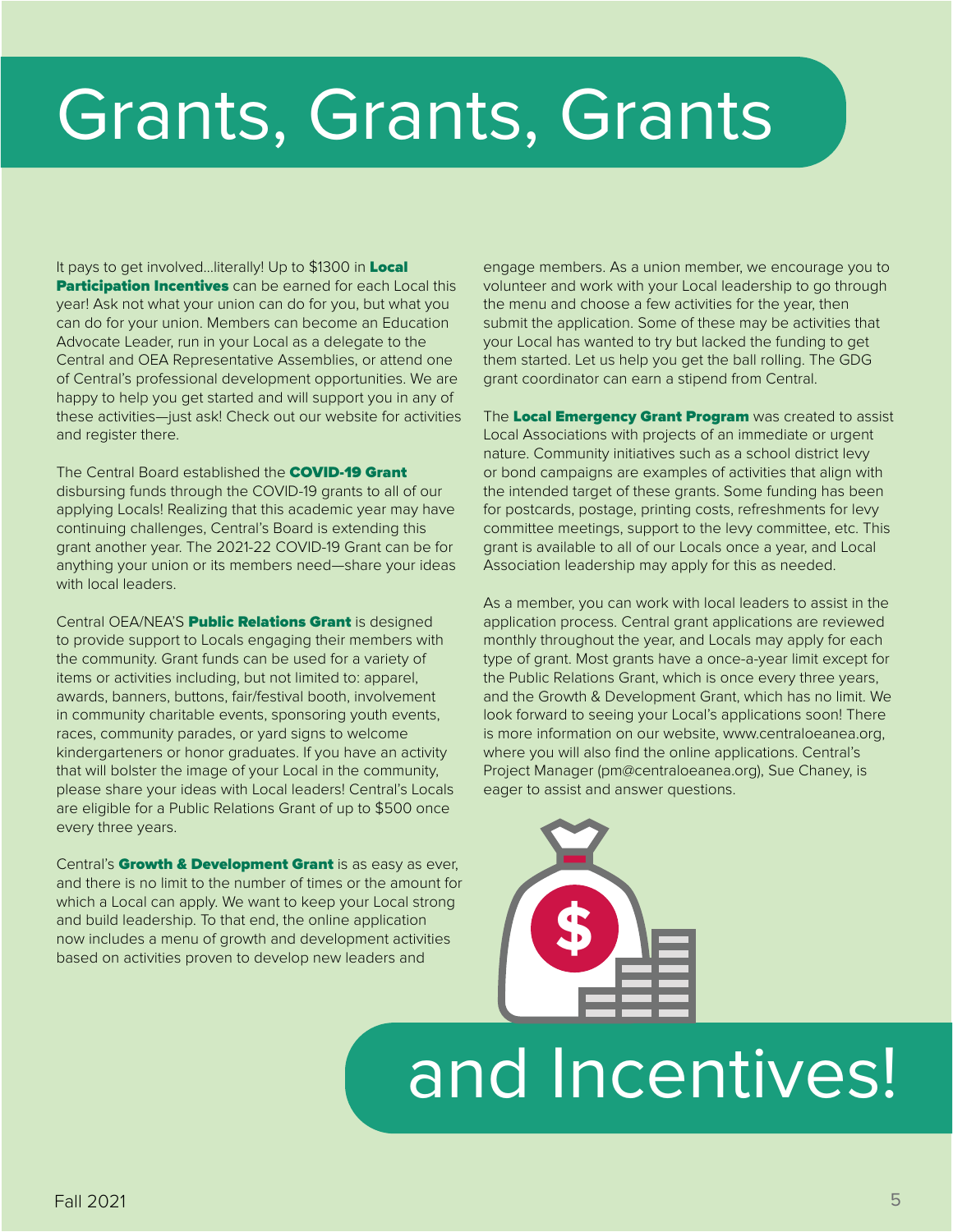# The 2021 - 2022 Central OEA



Adrienne Bowden, President and NEA Director Adrienne teaches science at Pick-

erington Local **Schools** 



Angela Stewart, NEA Director

Angela teaches fourth grade at Taylor Road Elementary in Reynoldsburg City Schools and is a Building Rep for her Local Association.







Jim Templeton, Vice President Jim teaches band at Kenton Ridge High School in Springfield.



Geoff Mize, OEA Unit 1 Geoff teaches history at Westerville Central



OEA President Scott DiMauro is a high school social studies teacher from Worthington.

Scott DiMauro,



Mark Hill, OEA Treasurer Mark Hill is a middle school math teacher at Worthington City Schools.





Erin Stevens, OEA Unit 2

Erin is an intervention specialist at Pickerington Central High School for Pickerington Local Schools and is a Co-Vice President of her Local Association.

#### Sean McCullough, OEA Unit 3

Sean teaches special education at Licking Heights High School and is a resident educator mentor for the district.

Amy Shenefield, OEA Unit 4

Amy teaches English at Buckeye Valley HS and is a BVTA Building Rep.









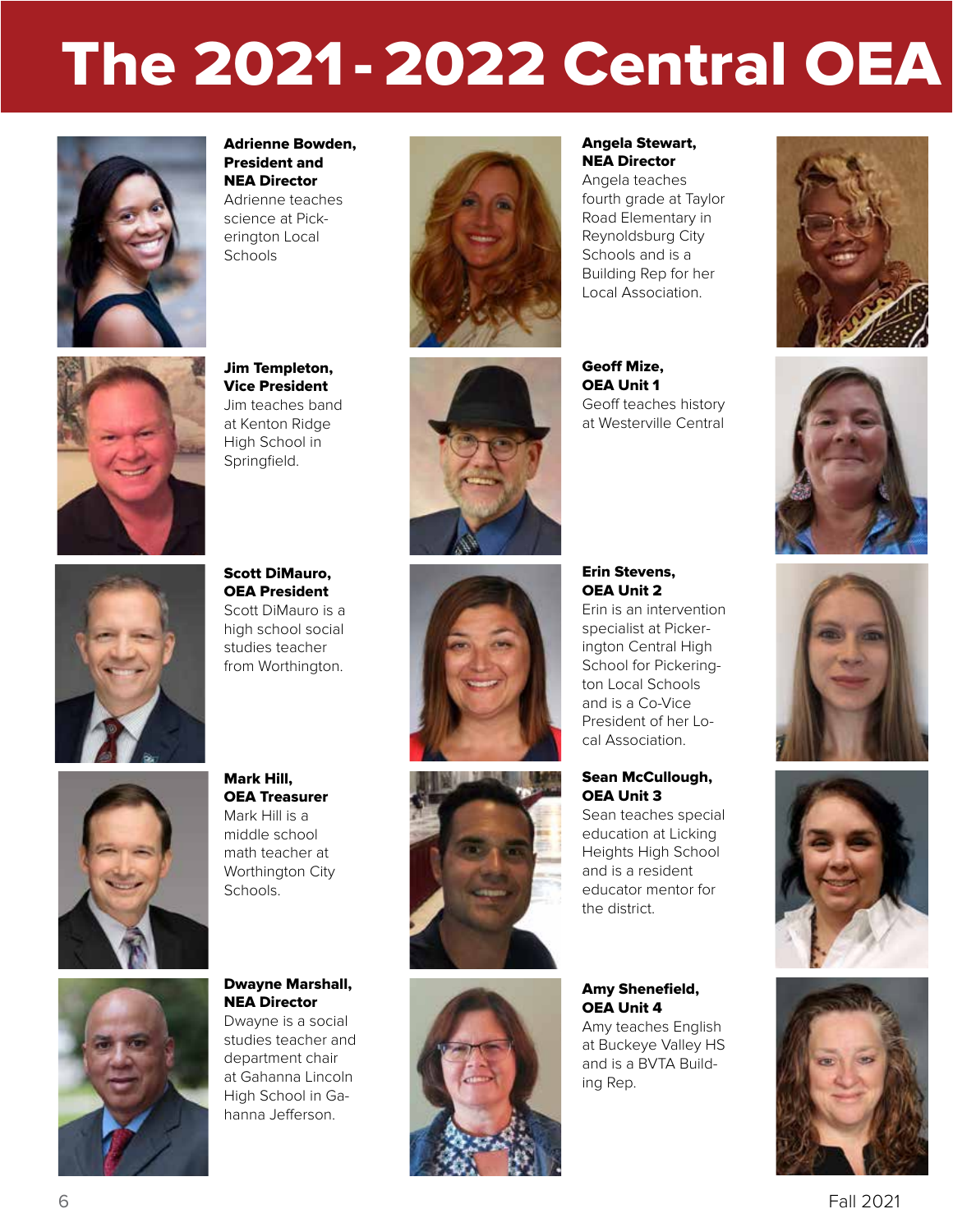# / NEA Executive Board

#### Tammy Shelton, OEA Unit 5/SCOPE

Tammy is a career tech teacher teaching business office secretarial services at Lebanon Correctional Institutions and is the Secretary for SCOPE Local Association.

#### Denise Hermetz, OEA Unit 6

Denise teaches 6th Grade Science at Northwestern Elementary School at the Northwestern Local School District in Clark County and is her Local Association 's President.

#### Amber Clark, OEA Unit 7

Amber Clark is an Intervention Specialist at Franklin Heights High School in South-Western City Schools. She also serves on the Board of Directors for her Association.

#### Linna Jordan, OEA Unit 8

Linna is an EL teacher in Hilliard City Schools where she is also fulltime release President.

#### Cheryl Williams, OEA ESP At-Large

Cheryl is an elementary administrative secretary in Dublin City schools where she also serves as the president of the Dublin Support Association.





#### Joie Moore, Area 1 Rep

Juliet Litzel, Area 2 Rep Juliet is a math & science Intervention Specialist at

Joie is an ESP at Pickerington Local Schools. She is the President of Pickerington Support Staff Association.



## Bunsold Middle School in Marysville Schools. Juliet is a Building Rep. Jeff Caivano, Area 3 Rep



Amy Grittani,

Plain City.

Area 5 Rep Amy teaches fourth grade at Highland Park Elementary in South-Western School District. She is also the Legislative chair for her Local Association.





Kelly Modlich, Area 5 Rep Kelly teaches American sign

language at Westerville South High School.

Kim teaches ELL at Herbert Mills STEAM Elementary. She is the President of Reynoldsburg Education Association.

#### Diana Long, ESP Rep

Diana works at Thomas Worthington High School as the ALS Support Educator.

#### Barry Alcock Retired Rep Barry is the Central Rep

on the OEA-Retired Advisory Committee, and is a retired English teacher in the South-Western City Schools. [barry alcock.jpg]

The Executive Board is supported by staff members **Russell Hughlock** (Organizing and Communications Coordinator), **Tim Skamfer** (Fiscal Manager) and Sue Chaney (Project Manager).

Jeff is a Middle School Satellite Instructor for Springfield-Clark Career Technology Center (CTC).

David Jardot, Area 4 Rep David teaches social studies at Tolles Career and Technical Center in

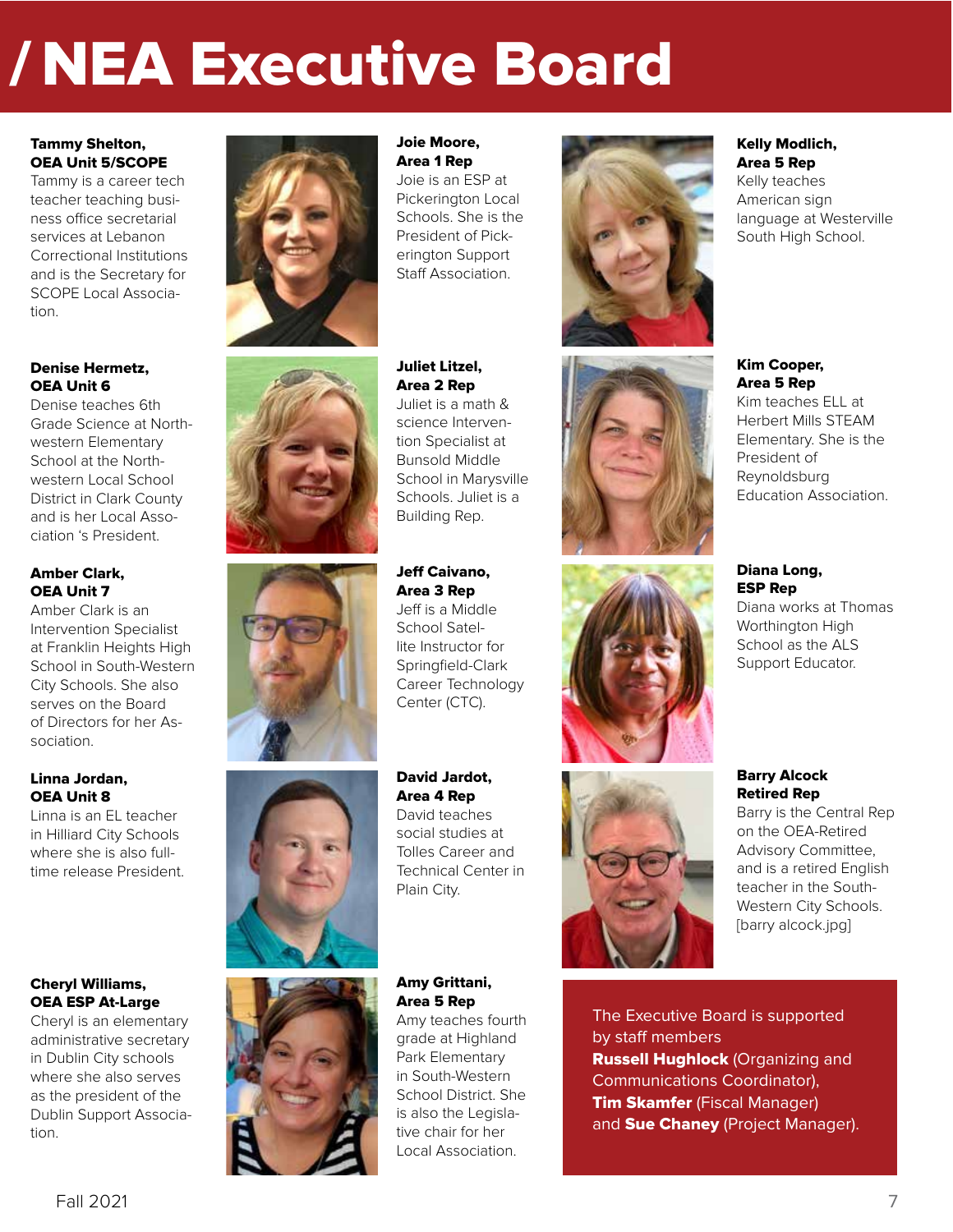## **Optimize Your NEA Membership Benefits**

#### **Jennifer Harris (Pickerington EA)**

If you are already taking advantage of your NEA member benefits, you may have enjoyed many of the benefits listed below, but if you are a first-time user, you just have to enter your basic information to create an account.

#### www.neamb.com.

#### Everyday Savings

NEA Discount Marketplace Shop Now, Pay Later Office & Classroom Supplies Flowers & Gourmet Gifts Warehouse Club Member ship Cell Phone Service Magazine Subscriptions Hearing Aid Program NEW! Mental Health & Wellness

#### Insurance

Life & Accidental Death Auto & Home Coverage Dental & Vision Medicare Supplement Hospital, Disability & Long-Term Care Sport & Leisure Vehicle Insurance Pet Health Renters

#### Banking & Lending

Credit Cards Personal Loan NEW! Personal Banking Account Home Loan Student Loans Student Loan Forgiveness & Refinancing Investing & Retirement Retirement Accounts

#### Home & Auto

Appliances Discount Auto Buying

#### **Travel**

NEA Travel Dollars Car Rental Hotels Airfare Resorts Cruises Guided Tours

#### Personal Favorite:

When we started checking into life insurance, we began with the company we used for home and auto insurance. The prices were way more than we were willing to spend. Next, we checked with the insurance company that offers supplemental benefits through our work insurance. The cost was better but still higher than we wanted. Finally, we got a quote from NEA. We were able to pay less and get almost double the benefits compared to the previous quotes we had gotten.

Stay up-to-date by signing up for the NEAMB Newsletter Email series: Financial Whiteboard, Shopper's Guide, and Travel are series that you can subscribe to if you would like to receive tips and strategies on the respective topics. With an activated account, click on your icon and you can choose to subscribe there.

# **Know Your Weingarten Rights**

Every OEA member is guaranteed the right to union representation during an investigatory interview conducted by his or her employer if the interview could in any way lead to discipline, including termination, or could affect the member's personal or working conditions. In this situation, the member should request that an association representative or officer be present at the meeting. Without this representation, the member has the right to choose not to answer any questions per the United States Supreme Court case of NLRB v. J. Weingarten, Inc., 420 U.S. 251 (1975). It is very important to remember that the employer does not have to advise an employee of his or her rights under Weingarten.

OEA suggests that representation occur any time the purpose of the meeting is any of the following:

- Any type of disciplinary action;
- Investigation meeting;
- Reprimand;
- Infraction of a work rule or board policy;
- Questions concerning a request or use of any leave;
- Allegations of abuse; and
- Parental, student or community complaint.

Members should ask their principal, supervisor, or other management personnel to clarify the purpose of the meeting to determine if association representation is needed. We recommend using the following language to ensure your rights:

If the discussion I am being asked to enter into could in any way lead to my discipline or termination or affect my personal working conditions, I ask that an association representative or officer be present at the meeting. Without representation, I choose not to answer any questions. That is my right under a U.S. Supreme Court decision called Weingarten.

When the employee makes the request for an Association Representative to be present, the employer can do any of the following: (1) stop questioning until the representative arrives; (2) cancel the interview; or (3) tell the employee it will cancel the interview unless the employee voluntarily gives up his or her rights to representation. No member should ever waive his or her right to representation.

For more information about your rights as an OEA member, speak to your Labor Relations Consultant.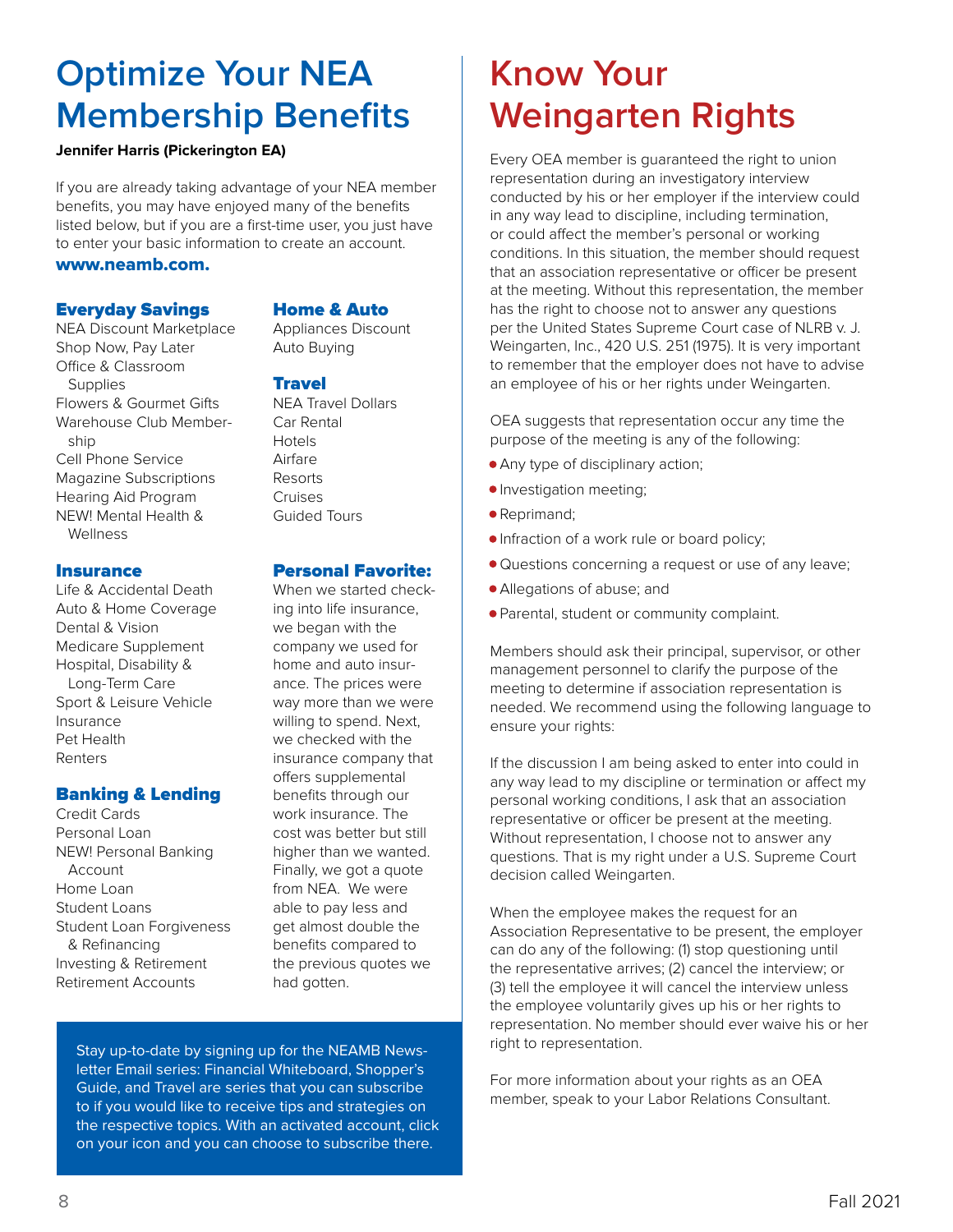Top 4 Reasons to Become an OEA Representative Assembly Delegate

The Representative Assembly (RA) is the policy-making body of the Association. The OEA RA meets semi-annually in the fall and spring in Columbus, OH to establish Association policies and objectives, elect officers, establish dues, adopt Association budget, adopt/evaluate a legislative program, act on resolutions, act on new business items and other necessary business. The RA is comprised of members who have been elected as delegates to represent their Local Associations. Any member is welcome to attend the OEA RA as a guest, but only duly elected and reported delegates may debate and vote according to OEA Constitution and Bylaws provisions or policy.

|          | <b>You will be</b><br>the point of<br>information person       | When you attend the OEA Representative Assembly<br>(OEA RA), you will go back to your association members<br>with knowledge about what goals all OEA members have<br>charged OEA leadership with for the upcoming year.<br>Members will look to you to keep them informed about<br>state association business, state education issues and<br>state political agendas. |
|----------|----------------------------------------------------------------|-----------------------------------------------------------------------------------------------------------------------------------------------------------------------------------------------------------------------------------------------------------------------------------------------------------------------------------------------------------------------|
|          |                                                                |                                                                                                                                                                                                                                                                                                                                                                       |
|          | <b>You can grow</b><br>your network                            | You will have an opportunity to meet, speak with and<br>listen to educators, paraprofessionals, and other OEA<br>members from across the state of Ohio. You will develop<br>friendships that will impact your professional growth and<br>give you contact with valuable educational partners.                                                                         |
|          |                                                                |                                                                                                                                                                                                                                                                                                                                                                       |
|          | <b>You will add your</b><br>voice to OEA's<br>collective voice | We are the experts when it comes to knowing what is<br>best for students. It is your voice along with over 121,000<br>other voices that move action items to ensure state<br>policy provides for a quality public education. When<br>you share your personal experience as an educator<br>with others, our collective stories matter and make a<br>difference.        |
|          |                                                                |                                                                                                                                                                                                                                                                                                                                                                       |
|          | With you,<br>we are stronger<br>together                       | Those 121,000+ members are powerful advocates<br>for students, parents, and educators across the state<br>of Ohio. Being an OEA RA delegate means you join<br>together with like-minded professionals to move the<br>business of OEA. When we stand together, great change<br>is possible.                                                                            |
| all 2021 |                                                                |                                                                                                                                                                                                                                                                                                                                                                       |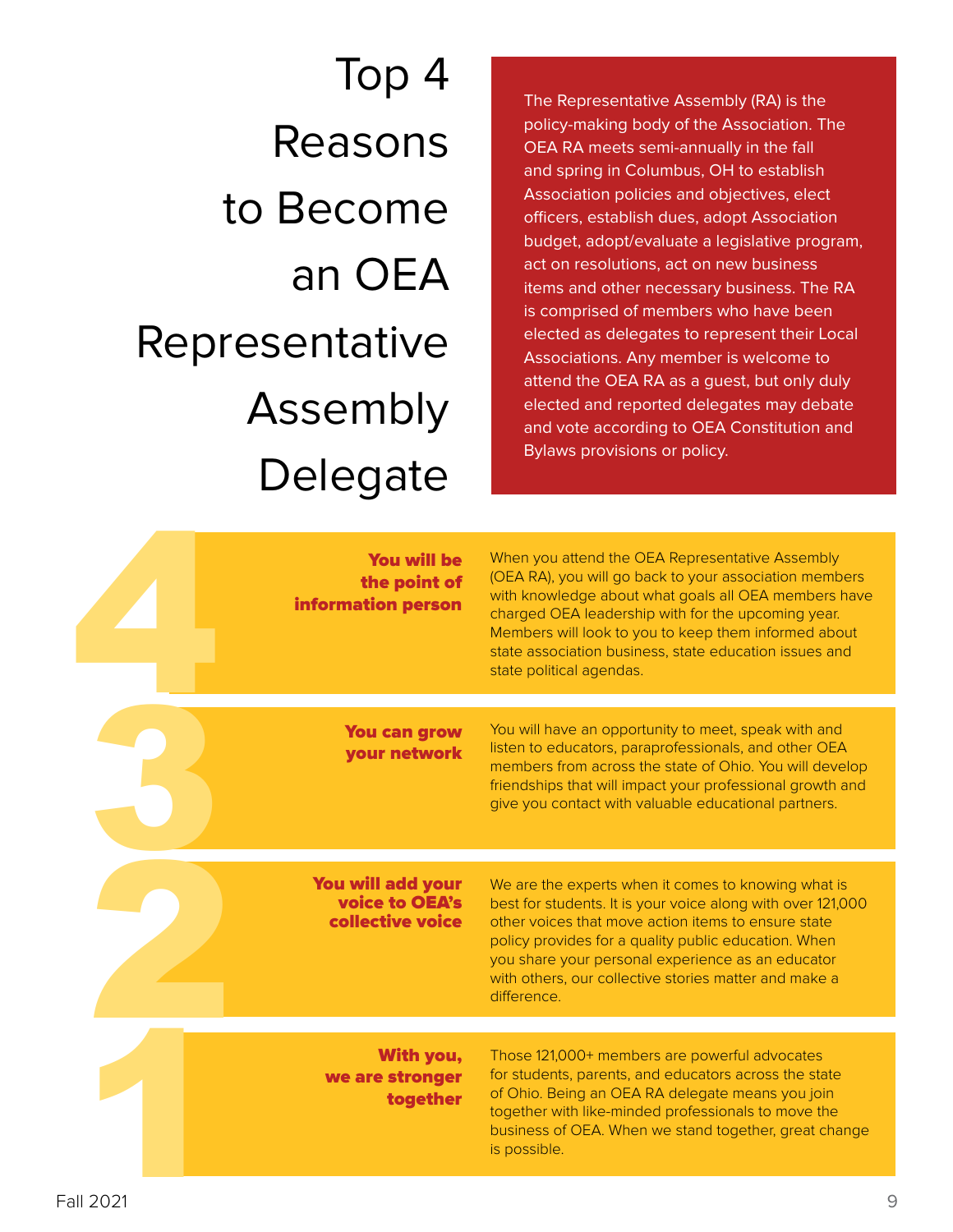### Become an Education Advocate Leader

Education Advocate Leaders (EALs) are members! They strengthen their Local Associations legislative and political grassroots capacity year-round, by engaging fellow members around legislative and political campaigns.

Each local should try to have at least one Education Advocate Leader to represent primary, one for intermediate, one for secondary educators and one to represent the different classifications in a classified local, SCOPE or Higher Ed.

Central OEA/NEA will provide a \$100 stipend to each local Education Advocate Leader who meets the Mandatory Criteria.

To become an Education Advocate Leader, apply online: **www.centraloeanea.org/eal**

Education Advocate Leader training details: We will have a virtual training on October 6, 2021, via Zoom.

A list of criteria for receiving the Education Advocate Leader stipend follows.

#### Mandatory Criteria:

- Communicate with your local/colleagues on education issues
- Contribute to the OEA Fund
- Recruit at least 10 colleagues to receive Central ACE's emails and send their addresses to

#### **russell@jointhefuture.org**

- Attend an Education Advocate Leader training session
- Join the OEA Outreach Circle

#### Strongly Recommended:

- Play an active role in local election activities
- Attend OEA phone banks or an OEA sponsored canvass
- Like and share Central social media montent

#### Topics covered will include:

- Communication & Involvement (sign up colleagues to ACE's list, disseminating info to your local)
- How to sign up for the OEA Outreach Circle
- How to sign up for and use the Hustle App
- Cyber lobbying, and engaging Central, OEA, NEA Social Media
- Understanding what FCPE is & is not
- Statehouse lobbying
- EAL Stipend Criteria
- Campaign 2021

To apply to become an Education Advocate Leader apply online: **www.centraloeanea.org/eal**



### Serving on a Central **Committee**

Your experience, expertise and voice are needed and can help shape the direction of Central's many programs.

If you are interested in participating in one of the following Central committees, you can apply on our website here **www.centraloeanea.org/for-members/committee-interest.** 

Committees typically meet once a month, with most meetings held virtually. Central provides a meeting stipend.

Here are the committees you can apply to serve on:

#### Constitution and Bylaws

Periodically reviews the governing documents and makes recommendations for changes. Handling the details of preparing ballots, conducting elections, and other election-related responsibilities.

#### Convention Planning

Plans and implements the annual Representative Assembly.

#### Awards Committee

Designs an award program for effective Local Associations and outstanding association leaders and nominating potential award recipients.

#### Emerging Leaders **Committee**

Creates and delivers programs and services that address the needs of Central's emerging leaders.

#### Finance Committee

Recommends an annual budget and oversees expenditures, administering grant programs, and fiscal oversight of the Association.

#### Membership Development Committee

Plans conferences and workshops for local leaders and membership designed to meet Local Association needs and personal professional growth.

#### Membership Engagement

Plans strategies for engaging a diverse crosssection of members in Association leadership (i.e., Minorities, ESP and Retired members).

#### Member Communications **Committee**

Makes recommendations related to effective communications between the Association and its members.

#### Organizing Committee

Reviews the NEA competencies on organizing to determine how to best serve our members. Mobilizing members into action to become education advocates.

You can also apply to serve on OEA committees. Learn more and apply to serve by visiting **www.centraloeanea.org/for-members/ committee-interest**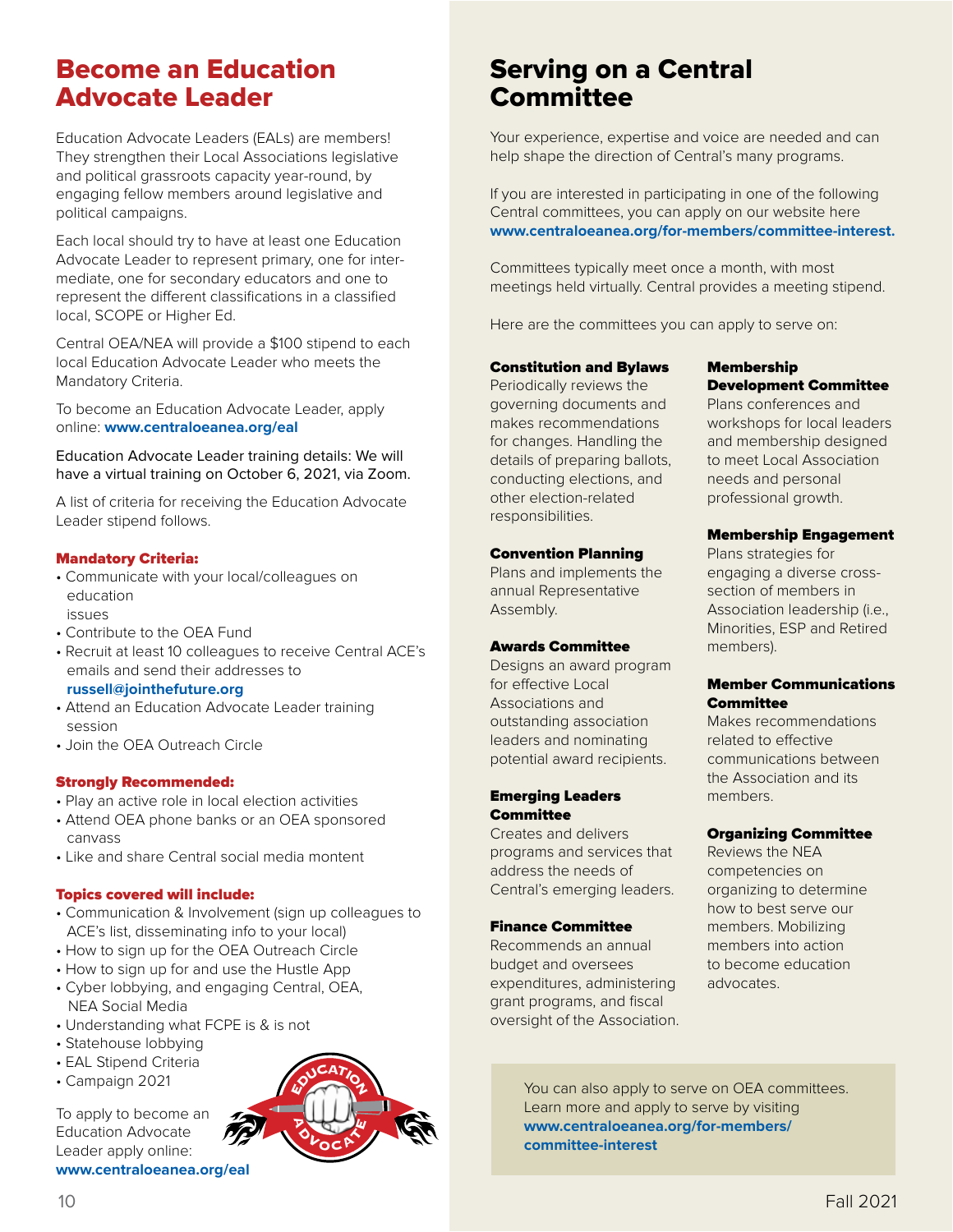# **Join An OEA Caucus**

Joining a caucus is a great way to meet and advocate with like minded educators. If you would like yo join one of the following caucuses, you should email the contact person for more information on how to get involved.

#### OEA Women's Caucus

Contact: Angel Dyer-Sanchez, **dyersancheza@ohea.org**

#### OEA LGBTQ Caucus

Contact: Meaghan Coe, **Meaghan.coe@neomin.org**

#### OEA Hispanic Caucus

Contact: Linna Jordan, **oeahispaniccaucus2017@ gmail.com**

Facebook: **www.facebook. com/OEA-Hispanic-Caucus-36986622686389**3

#### OEA Doris L. Allen Minority Caucus (DLAMC)

Contact: Tai Hayden, **taitai007@sbcglobal.net**

Website: **www.dlamcofohio.org**

#### OEA BAT Caucus

Contact: Brittany Alexander, **oeabats17@gmail.com**

Website: **sites.google. com/view/oeabatcaucus/ home**

## Sign Up for Central's Advocate for Children and Education (ACE) Emails

Interested in education policy and how you can stay informed? Want to know how to get involved? Sign up to our ACEs list at **www.centraloeanea.org/ace**

Elected officials enact policies that affect our students, our schools and the daily lives of educators. Decisions regarding school funding, services, curriculum standards, licensure, class sizes and teacher evaluation are all made by elected officials. As Ohio's legislators consider policies that affect public education, they must hear from educators—the true experts on education issues. As teachers, faculty and education support professionals, OEA members should get involved in these decisions and make their voices heard.

By signing up you will be able to learn more and act on current issues affecting public education.

We promise we won't spam you, but instead, we will always try to make sure our emails are relevant and timely. You can unsubscribe at any time.

**www.centraloeanea.org/ace**



# **Curious About Getting Involved in the Union? Join the Emerging Leaders Program!**

#### **Ashley Lambacher**

Two years ago, I was volunteered by a friend to join the Emerging Leaders program through Central OEA/NEA. To give you some background, I'm quiet, an introvert, and not a "take charge" kind of person, so to have someone suggest I be a part of a program about leaders in the union was scary! I actually thought my friend had lost her mind.

But I had just spent the year as a building representative for my local union, and it was clear I still had much to learn. My curiosity got the better of me, and I trusted my friend, so I decided to attend. Wow -- I am so glad I did! This program opened my eyes and I was able to learn so much about the union at all the different levels. I now have a better understanding of myself and my leadership style, the struggles and victories other unions have dealt with, parliamentary procedures, the roles of different leadership in the union, how the union specifically helps students and teachers in

a variety of ways, and various experiences of those in the union from different locals. It also helped me understand more about Central OEA/NEA's committees and where I can best use my skills. (It didn't hurt that there was always a delicious dinner ready to eat, reimbursement for my travel, and gracious and friendly members willing to chat.)

If you are wanting to learn more about the union and how you can get involved, please register for the Emerging Leaders program. As someone who thought she'd be the last person who would be a good fit for such a program, I promise you -- you won't regret it!

To find out more contact our emerging leaders committee at emerging.leaders@centraloeanea.org. Training dates will be finalized and posted on our website in early September.